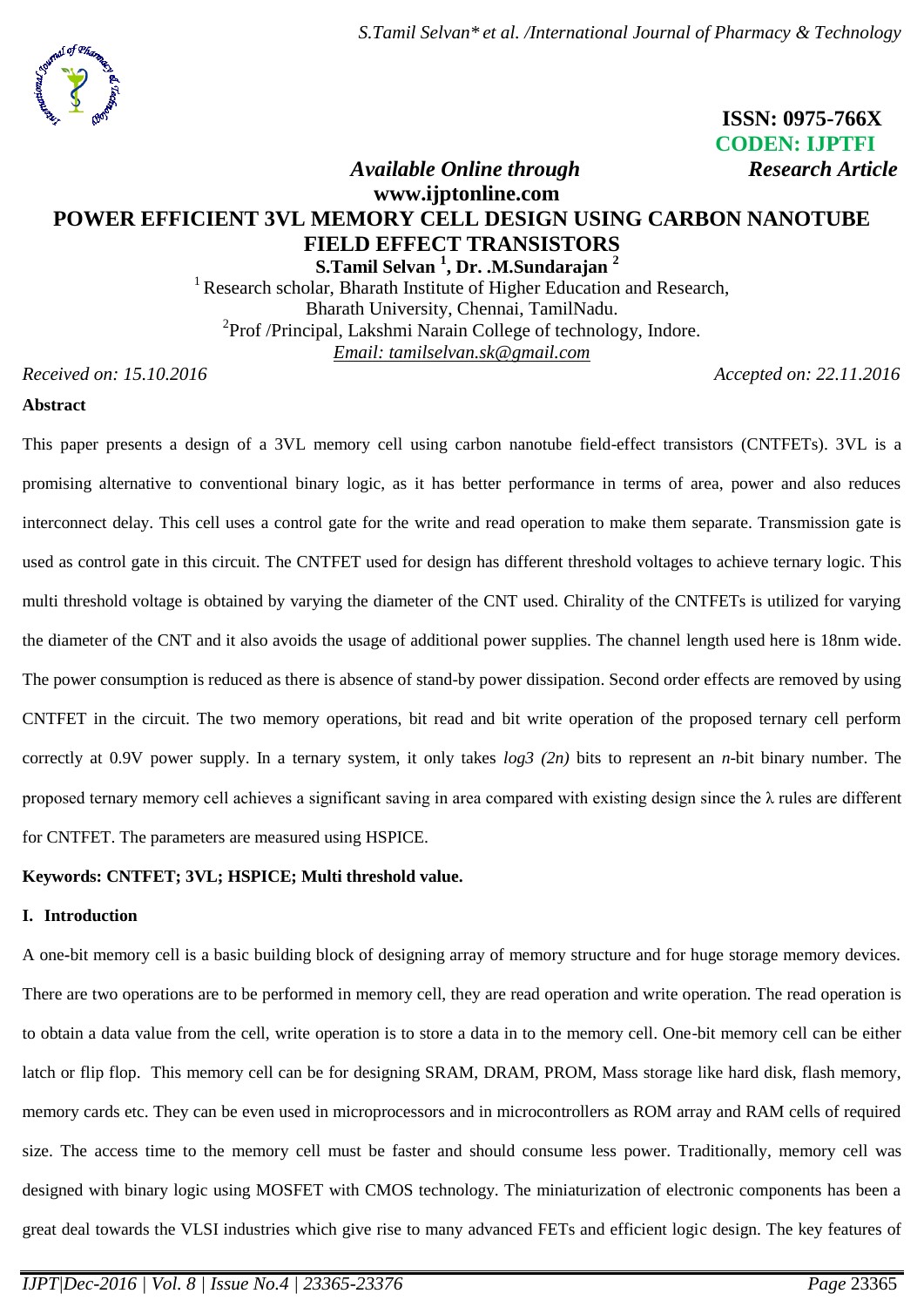## *S.Tamil Selvan\* et al. /International Journal of Pharmacy & Technology*

these advancements in FETs are designing low power, high speed digital circuits. The advanced FETs are FinFET, CNTFET, QDGFET, SET etc and efficient logics are reversible logic, multi-value logic, and adiabatic logic. The memory cell is designed with CNTFET using ternary logic, which is part of multi-value logic. Ternary logic is also known as 3-value logic. The carbon annotate field-effect transistor (CNTFET) is a rising technology to a well known bulk MOSFET for low-power and highperformance designs due to the realistic transport [4]–[6]. In a CNTFET, the threshold voltage is determined by chirality factor and hence the diameter, so a multi-threshold design can be consummated by using CNTs with different diameters in a CNTFET. The design of a 3value logic family using CNTFETs has been contemplated in [7]; the basic 3 value gates have been presented. 3value arithmetic circuits such as a full adder and multiplier have been contemplated as examples of the application of a 3value gate technique. Simulation results have confirmed [7] thatsignificant power and delay advancements are possible by utilizing this 3 value logic family at both gate and circuit levels. It is said that a design methodology using the CNTFET- based 3 value logic is a feasible solution for low power and high performance VLSI circuit design in the submicron nano ranges [7]. Our goal is to design promising memory cell with CNTFET using 3 value logic which can perform both read and write operation with low power consumption and high switching speed.. Large amount of data can be stored in minimum chip area. A carbon nano-tube (CNT) is a excavated cylinder comprises of one or more layers of graphene atoms arranged in a hexagonal network structure. A CNT with many layers is called as multi-wall CNT and a CNT with simple singular layer of carbon atoms is called a single-wall CNT. A single-wall CNT can act as either a metal or a semiconductor; build upon on the angle of the atomic arrangement along the CNT. Multi-wall CNT mostly exhibits conducting behavior because of the increased clusters carbon atoms around them having a conducting shell. Many using semiconducting SWCNTs to design electron devices contradictory to MOSFETs; these devices are known as CNTFETs, also called TUBEFETs. CNTFETs are promising nanoscale devices for designing high-performance circuits. A recursive algorithm iteratively uses integration to find the so-called selfconsistent potential. This significantly reduces performance. Semi-empirical models rely on curve fitting. When a parameter changes, a new fit must be determined in order to obtain the updated model. This is time consuming and complex for a large circuit in which parameters change for many devices. In this article, is address these problems with a computationally efficient circuit-level model of a CNFET's drain-source current. The ternary cell utilizes the chirality feature of CNTFETs for threshold voltage control, such that there is no need to provide additional power supply levels for ternary operation. The separate features of the proposed circuit for the write and read operations make this design very efficient. The rest of this paper is organized as follows.

Section II starts with a carbon nanotube transistors, followed by the review of 3 value logic in Section III. A 3 value logic memory cell is then proposed, analyzed, and evaluated with respect to the write and read operations in Section IV. Traditional performance measures for a memory cell design, such as area, power and delay are simulated by HSPICE in Section V, with conclusion in Section VI.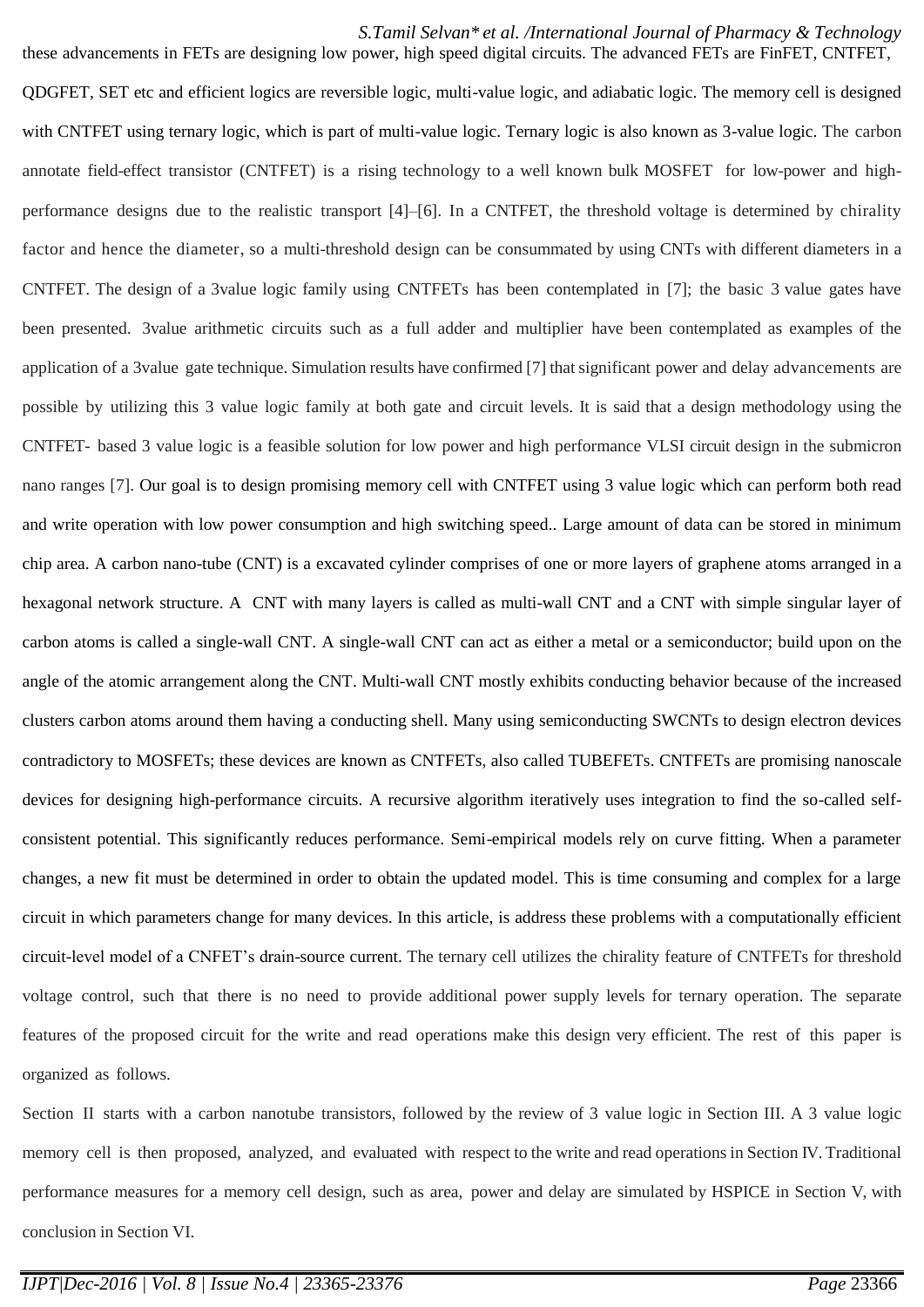#### **II. Carbon Nanotube field-Effect Transistor**

Carbon Nano-Tube Field Effect Transistor(CNTFET) is one of the advanced FET technology in the VLSI industry. The remarkable electrical properties of carbon nano-tubes arise from the unified electronic network structure of graphene itself that can binded up and form a excavated cylinder. The CNT is connected between source and drain regions acts as the channel material as in the MOSFET device. The diameter of such carbon nano-tube can be expressed in terms of a chirality vector, which connects two crystallo-graphically equivalent sites of the two-dimensional graphene sheet. Here *n* and *m* are integers representing the hexagonal lattice. This structure can be described by an index with a pair of integers (*n*,*m*) that define its chirality vector. An SWCNT can act as either a conductor or a semiconductor, depending on the dimemsion of the atomic alignment along the tube. In terms of the integers  $(n,m)$ , the nanotube diameter  $D_t$ 

$$
D_{t} = \frac{\sqrt{3}a_0}{\pi} \sqrt{m^2 + mn + n^2} \tag{1}
$$

where  $a_0 = 0.142$  nm is the inter-molecular distance between each carbon atom and another adjacent atom. Fig. 1 shows the schematic diagram of a CNTFET [9]–[11]. Similar to a conventional MOSFET device, we have four terminals in CNTFET. As shown in Fig. 1, lightly doped semiconducting nano tubes are placed under the gate region which is insulator when unbiased, and heavily doped CNT segments are placed at the either end of the drain and source side to allow for a low series resistance in the ON-state [4]. As the gate potential increases, the device is electro statically turned ON or OFF, with the help of gate. In the last decade two different CNTFET circuit design techniques have been used in the literature, One of them is directly replacing the MOSFET with CNTFET to approach better performance; The second is used CNTFET as a particular nanotechnology devices with its powerful CNT characteristics [8]. Fig.1 shows the schematic diagram of CNTFET. Transistors which use SWCNT have many benefits rather than silicon MOSFET counterpart such as high density of on current and moderately high Ion/Ioff ratio that has many effects on transistors behavior, molecular size, high theoretical transition frequency and changeable threshold voltage depending on carbon nanotube diameter which is an important characteristic of CNTFETs.



**Fig.1. Schematic Diagram of CNTFET.**

The threshold voltage is defined as the minimum voltage required to turn ON the transistor; the threshold voltage of the intrinsic CNT channel can be approximated to the first order as the half-band gap that is an inverse function of the diameter [9]–[11]: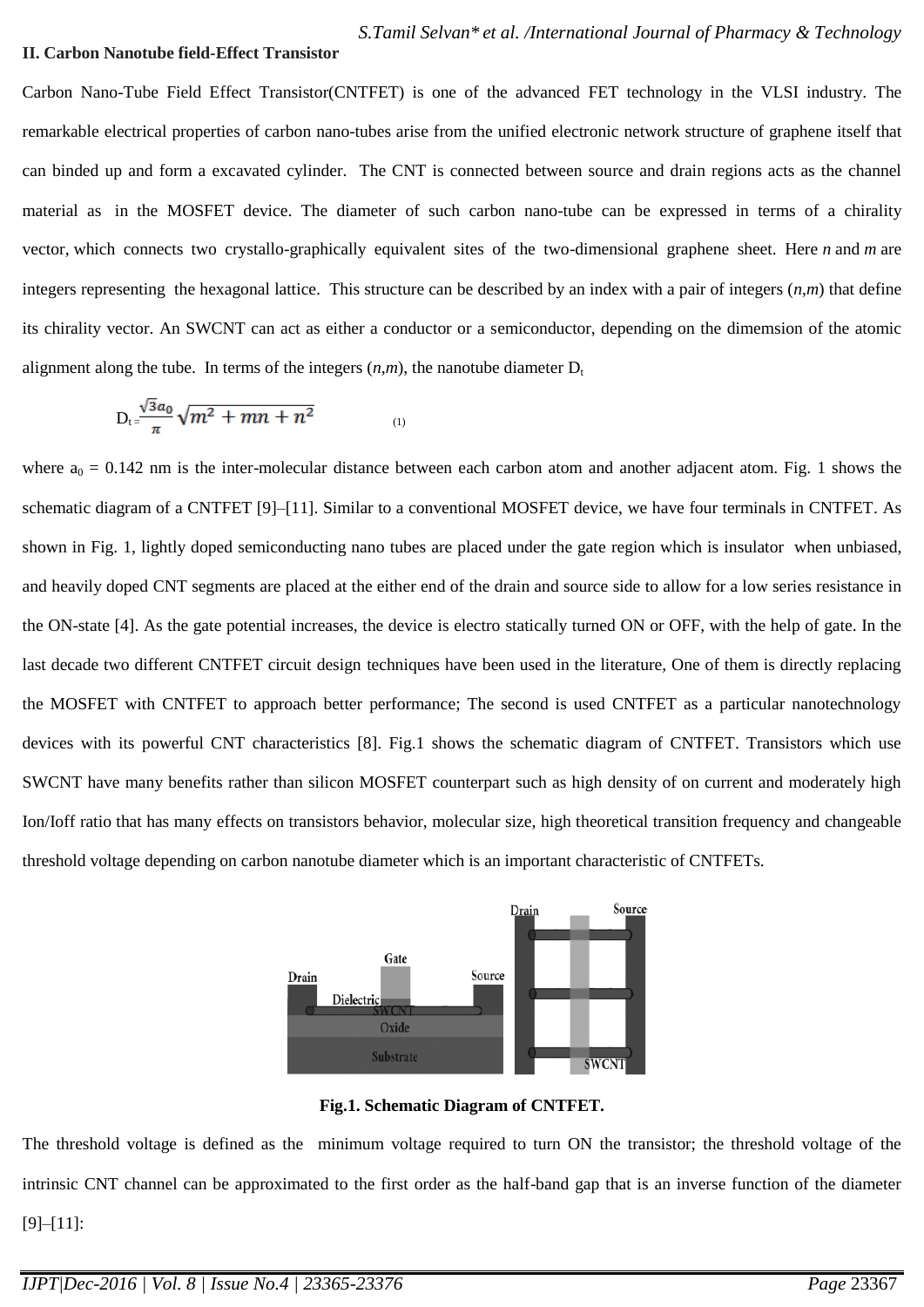$$
V_{th} \approx \frac{E_9}{2\varepsilon} = \frac{\sqrt{3} \alpha V_{\pi}}{3 \varepsilon D_t}
$$
 (2)

where a = 2.49 A° is the carbon to carbon atom distance,  $\nabla \pi$  3.03 eV is the carbon  $\pi-\pi$  bond energy in the tight bonding model, e is the unit electron charge, and  $D_t$  is the CNT diameter.

As the diameter of CNT changes, the threshold voltage of the CNTFET will also change. Assume that *m* in the chirality vector is always zero; then, the ratio of the threshold voltages of two CNTFETs with different chirality vectors is given as

$$
\frac{V_{th1}}{V_{th2}} = \t(3)
$$

Equation (3) shows that the threshold voltage of a CNTFET is inversely proportional to the diameter of the CNTs.For example, the threshold voltage of a CNTFET using (13, 0) CNTs is 0.428 V, compared to a (19, 0) CNTFET with a threshold voltage of 0.293 V. CNTFETs provide a ideal characteristics to control the threshold voltage by changing the diameter of the CNT [8]. [18], [19] have reported advances in fabrication processes for well-defined CNTs. It is demonstrated in [20] that a postprocessing technique to adjust the threshold voltage of multiple-tube CNTFETs. In this paper, a multi-tube CNTFET-based design is utilized when designing the ternary memory cell. The techniques for changing threshold voltage in multi tube CNTFET is similar to above process all the CNTs will have same diameter.

## **III. Three values Logic Design**

A three-value logic system was first developed by Jan Lukasiewicz, in 1920, in its popular paper O Logice Tr´ojwarkoscioewj, [12], as abstraction of the traditional binary logic. Three-value logic system has better characteristic compared to previous binary system such as increased bit handling capability per unit area, reduced number and complexity of interconnections, as well as reduced number of active FETs inside a chip. Hence, in the circuit which designs base on three-valued logic, circuits will be simpler and more flexible also more easy. By using 3VL higher speed and less power dissipation will be achieved [13] [14]. To obtain 3value logic system we need three values, in conventional binary system we have two logics values ‗0' and ‗1', these logics represented by 0V and Vdd respectively. By supplementing one state between these two logics of conventional binary system ternary logic system can be achieved. In 3value logic system values represented by 0V, Vdd/2 and Vdd which denote  $0'$ ,  $1'$  and  $2'$  respectively. In principle, 3VL can provide a means of increasing data processing capability per unit chip area. The serial and serial-parallel arithmetic functions can be carried out faster if the 3value logic is employed. One of the main merit of 3value logic is that it reduces the number of required computation steps. As each input can have three distinct values, the number of digits required in a 3VL family is  $log<sub>3</sub>2$  times less than that required in binary logic. It is assumed that 3value logic elements can operate at a speed approaching that of the corresponding binary-logic elements. However, if the 3VL and binary logic gates are used to take advantage of their respective merits, performance could be significantly improved because 3value logic gates are good candidate for decoding block since it requires less number of gates while binary logic gates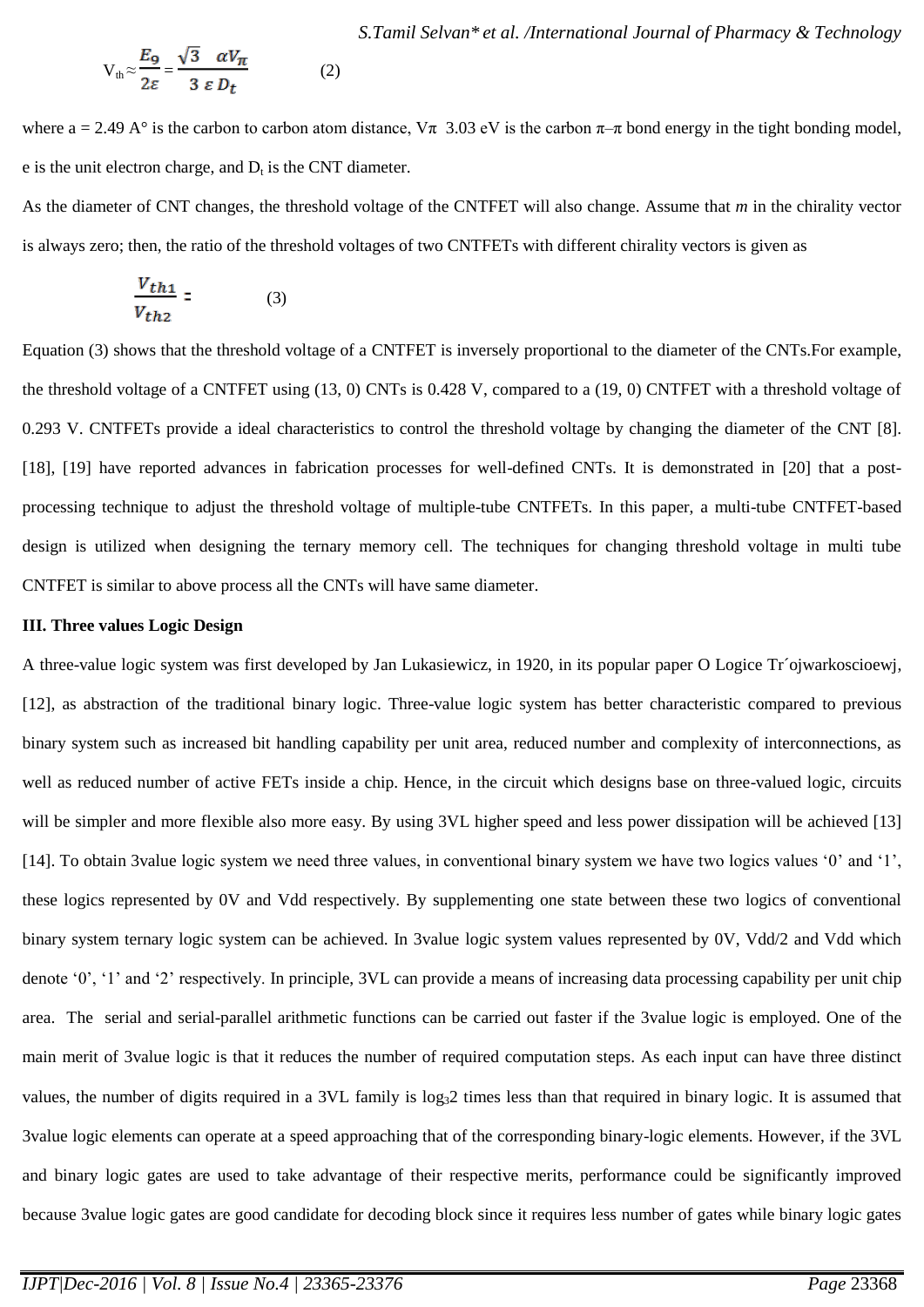# *S.Tamil Selvan\* et al. /International Journal of Pharmacy & Technology*

are a good candidate for fast computation modules. Thus, 3value design technique combined with the conventional binary logic gate design technique also provides an excellent speed and power consumption characteristics in memory circuits. Expanding the present logic levels to 3value logic and higher levels, higher processing rates could be achieved in various applications like memory management, communication throughput and domain specific computation. An evident merit of a 3value logic representation over binary is economy of digits. In binary system, one needs 59% more digits than that of 3value logic system. Three value logic functions are defined as the functions having convincing if a third value is introduced in to the binary logic. Here, 2, 1, and 0 denote the 3 logic values to represent true, intermediate, and false, respectively. Any n-variable  ${Z1, \ldots, Zn}$  3 value logic function f(Z) is defined as a logic function mapping  ${0,1,2}$  to  ${0,1,2}$ , where  $Z = {Z1, \ldots, Zn}$ . The basic operations of 3value logic can be defined as follows, where  $Z_i, Z_j \in \{0,1,2\}$ 

- $Zi | Zj = max{Zi, Zj}$
- Zi &  $Z$ j = min $\{Z_i, Z_j\}$
- $Zi = 2-Zi$

where "–" denotes the arithmetic subtraction, the operations "," " &," and "–" are referred to as the OR, AND, and NOT in 3value logic, respectively. The 3 value logic gates are designed according to the convention defined in above equation. Here work the set  $\{0, 1, 2\}$  is used, where  $0 =$  false,  $1 =$  intermediate, and  $2 =$  true. Table 1 shows the truth table of all the basic 3Value logic gates. The choice of these values leads in a more natural way the adaptation of the ideas from the binary logic.

| Table 1 | <b>Truth Table for 3Value Logic Gates</b> |  |  |  |  |  |
|---------|-------------------------------------------|--|--|--|--|--|
|---------|-------------------------------------------|--|--|--|--|--|

| $\mathbf X$      | Y                | $Z=NOT(X)$       | $Z=NOT(Y)$       | $Z = X$          | $Z = X$          |
|------------------|------------------|------------------|------------------|------------------|------------------|
|                  |                  |                  |                  | (OR)             | (AND)            |
|                  |                  |                  |                  | Y                | Y                |
| $\sqrt{2}$       | $\sqrt{2}$       | $\boldsymbol{0}$ | $\boldsymbol{0}$ | $\sqrt{2}$       | $\sqrt{2}$       |
| $\sqrt{2}$       | $\mathbf{1}$     | $\boldsymbol{0}$ | $\mathbf{1}$     | $\overline{2}$   | $\mathbf{1}$     |
| $\overline{2}$   | $\boldsymbol{0}$ | $\boldsymbol{0}$ | $\sqrt{2}$       | $\overline{2}$   | $\boldsymbol{0}$ |
| $\,1$            | $\sqrt{2}$       | $\mathbf{1}$     | $\boldsymbol{0}$ | $\overline{2}$   | $\mathbf{1}$     |
| $\mathbf{1}$     | $\mathbf{1}$     | $\mathbf{1}$     | $\mathbf{1}$     | $\mathbf{1}$     | $\mathbf{1}$     |
| $\mathbf 1$      | $\boldsymbol{0}$ | $\mathbf{1}$     | $\overline{2}$   | $\mathbf{1}$     | $\boldsymbol{0}$ |
| $\boldsymbol{0}$ | $\mathbf{2}$     | $\mathbf{2}$     | $\boldsymbol{0}$ | $\sqrt{2}$       | $\boldsymbol{0}$ |
| $\boldsymbol{0}$ | $\mathbf{1}$     | $\sqrt{2}$       | $\mathbf{1}$     | $\,1\,$          | $\boldsymbol{0}$ |
| $\boldsymbol{0}$ | $\boldsymbol{0}$ | $\sqrt{2}$       | $\sqrt{2}$       | $\boldsymbol{0}$ | $\boldsymbol{0}$ |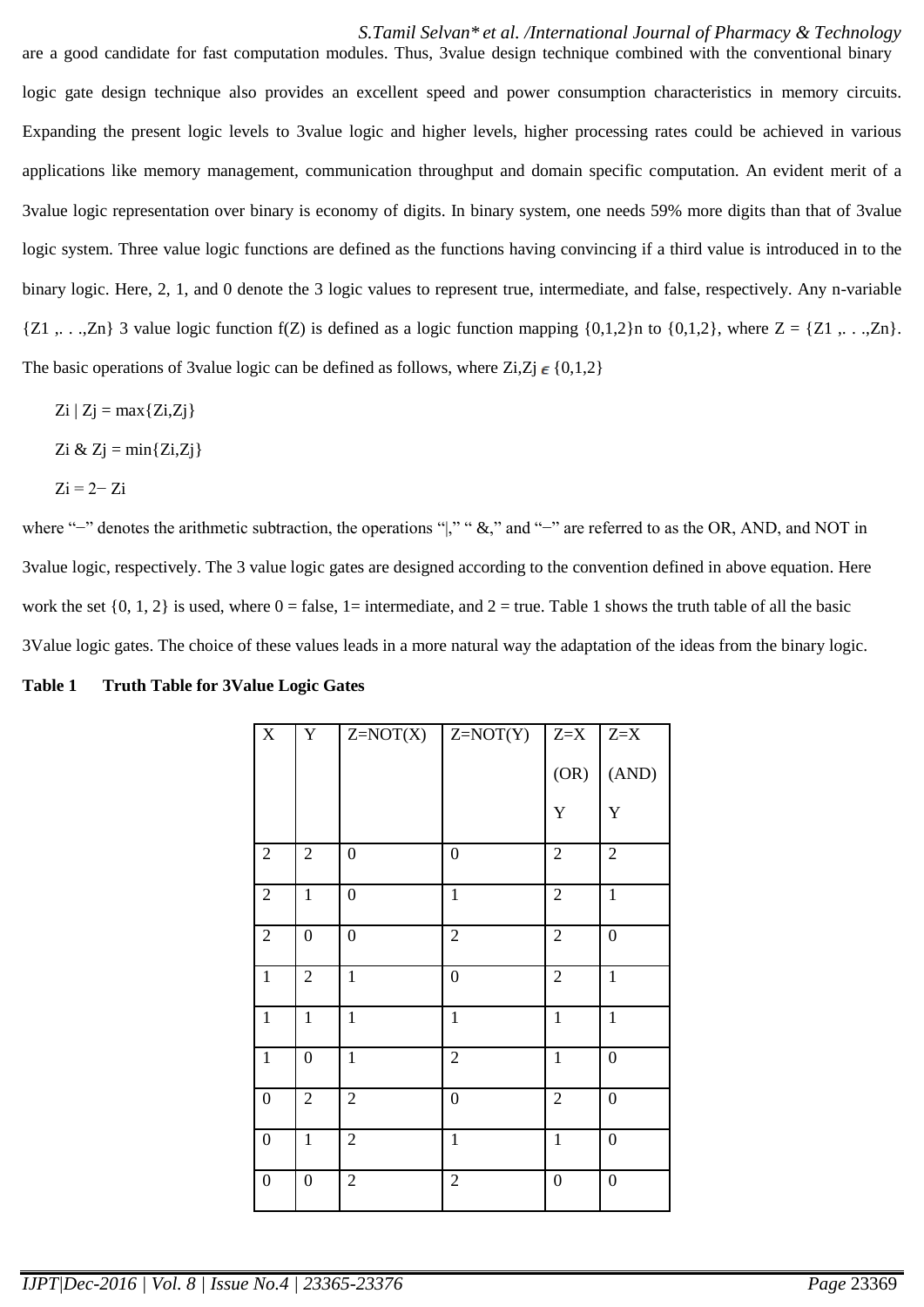#### **A. 3vl Standard Inverter Design**

Ternary inverters are in three different types: standard ternary inverter (STI), negative ternary inverter (NTI) and the positive ternary inverter (PTI). The NTI and the PTI are contorted binary inverters and do not have an output value of logic {1}. The truth-table for the three types of STI is shown in Table 2. The STI is the basic building block for the proposed memory cell design because of its ability to produce logic {1} at the output. Here we consider two different design of the STI the first design is based on the work in [27]. A complementary CNTFET network can also be used for ternary logic design to achieve good performance, low power consumption. The 3T STI consist of three CNTFETs out of which there are two N-CNTFETs namely Q1,Q2 and one P-CNTFET Q3. The chiralities of the CNTs used in Q1, Q2, and Q3 are (19, 0), (19, 0), and (13, 0), respectively. From (1), the diameters of Q1, Q2, and Q3 are 1.487, 1.487, and 1.018 nm, respectively. Therefore, the threshold voltages of Q1, Q2, and Q3 are 0.289V, 0.559V, and 0.428V [26]. Here we need to provide two power supplies Vdd and Vddl. This particular design is used in area constrained applications as transistors are just three in number. Power consumption is high in this type of STI is not advisable for digital circuit design.



**Fig. 2. Transistor level logic diagram of 3T STI.**

The 6T STI consists of six CNTFETs, in which there are three N-CNTFET Q1, Q2, Q3 and three P-CNTFFET Q4, Q5, Q6 The chiralities of the CNTs used in  $(Q1, Q5)$  and  $(Q2, Q6)$  and  $(Q3, Q4)$  are  $(19, 0)$ ,  $(10, 0)$ , and  $(13, 0)$ , respectively. Their diameters of Q1, Q2, and Q3 are 1.487, 0.783, and 1.018 nm, respectively. Hence, the threshold voltages of Q1, Q2, and Q3 are 0.289, 0.559, and 0.428 V, respectively. The threshold voltages of Q5, Q6, and Q4 are *−*0.289, *−*0.559, and *−*0.428 V, respectively. When the input voltage changes from low to high at the power supply voltage of 1V, At the start, the input voltage is lower than 300 mV. This makes both Q5 and Q6 turn ON, both Q1 and Q2 turn OFF, and the output voltage 1V, which is logic 2. As the input voltage increases beyond 300mV, T6 is OFF and T5 is still ON. Where, Q1 is ON and Q2 is OFF. Once the input voltage exceeds 0.6 V, both Q5 and Q6 are OFF, and Q2 is ON to pull the output voltage down to zero. The input voltage transition from high to intermediate and then to low transition is similar to the low to intermediate then to high transition. This 6T- STI is used in most of the digital design based on the logic used. Other logic gates like NOR, NAND gates can be designed using this ternary logic. The main requirement of ternary logic is multi-threshold voltage FET devices. In case of MOSFET, multi-threshold voltage can be obtained using multiple power supplies which causes size and cost of a simple inverter is very much higher than of other type of FETs. But in the CNTFET multi-threshold voltage can be obtained by changing diameter of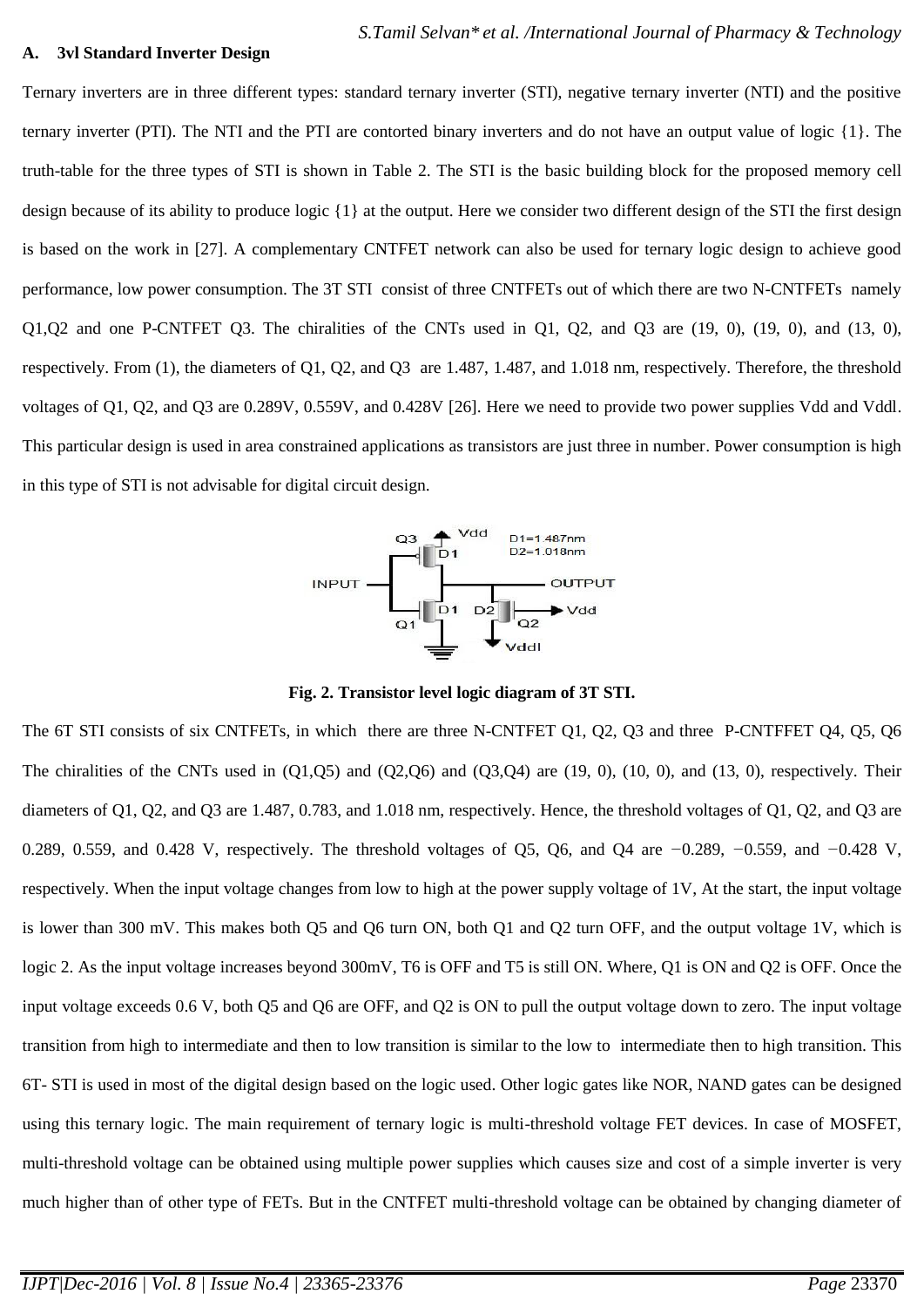the carbon nano-tube which is used in the corresponding STI. FET, with single power supply can be used for all the CNTFETs

used in the circuit.

## **Table -2. Shows the truth table of 6T**



**Fig. 3. Transistor level logic diagram of 6T STI.**

# **IV. 3VL Memory Cell Design**

The memory cell is used to store one bit in it for the some time period until next write operation is performed. The read operation will not affect the value stored in the circuit. The memory cell is the basic storage unit in all semiconductor memories like RAM, ROM, Flash memories. The simple memory was constructed with back to back inverters are used in traditional memory cells as basic components of the storage element for the correct states; access transistors (such as pass or transmission gates) are commonly used to read and write from the back to back inverters. The design requirement for a memory cell is usually specified as follows: when the cell is holding the data (i.e., the access transistors are OFF), the cross coupled inverters must be able to hold the bi-stable states; when the cell is ready to write or read (i.e., the access transistors are ON), then the access transistors must be able to update the correct state from the word lines, or pass the current state to the word lines. The traditional CMOS cell in a binary memory system uses six transistors (6T); two NMOS access transistors and two back to back CMOS inverters. The STI shown in Fig. 2 can be used as a basic storage element of the ternary memory cell. For the read and write operations, single-ended read and write access mechanisms are used. There must be a delay between read and write operation to avoid error of misread in the circuit.

# **Table-2: Truth tavle of 6T STI.**

| IN | <b>OUT</b> |
|----|------------|
| 0  |            |
|    |            |
| 2  | u          |

#### **A. Block Diagram**

The basic block diagram of the memory cell which is designed is shown in the Fig. 4. The standard 3VL inverter which is used here is shown in 2 consist of 6-transistors. The read operation and write operation is carried out separately with the help of access gates. These access gates is comprised of transmission gate or pass transistor logic. The read access gates consist of a buffer with the control gate. Buffer is a two transistor inverter designed using CNTFET. The CNTFET used in the circuit has 18nm channel width. The write line is connected to the STI-1 when the transmission gate present the corresponding node is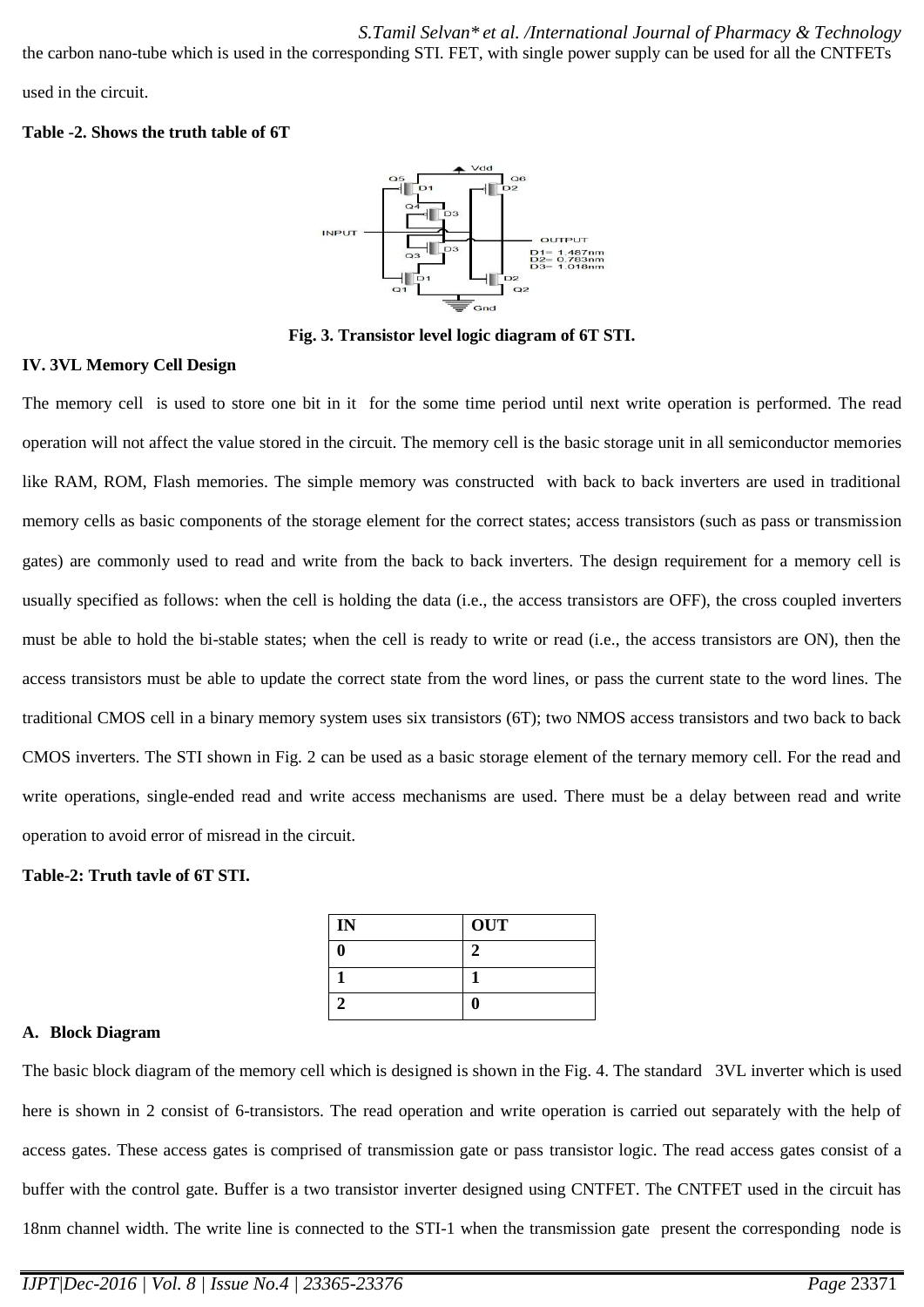*S.Tamil Selvan\* et al. /International Journal of Pharmacy & Technology* ON and the data in the write line is latched in the inverter circuits until the next write operation. Similarly the output of the cross coupled inverters is connected to read bit line when corresponding transmission gate is ON. The simple inverter used here provides the needed delay. This delay must be greater than that of the write delay in order to avoid the misreading error.



**Fig. 4. Block diagram of Memory cell.**

#### **B. Circuit Diagram**

The proposed ternary memory cell design is shown in the schematic form in Fig. 4 The write bit line wbl, is connected to the input of the write access gate which is a transmission gate. The transmission gate consist of two control inputs write word line bar, wwlb and write word line wwl. When wwl is High the transmission gate is ON and the wbl is connected to the input q of the cross coupled inverters. What ever logic value present in the wbl is sent to the memory cell. The read bit line rbl, is connected to the input of the write access gate which is a transmission gate. When rwl is high the transmission gate is ON and the rbl is connected to the input q of the cross coupled inverters. What ever logic value present in the memory cell is sent to the rbl with a delay due to the buffer. The operation of the proposed memory cell can be described as when the memory cell is holding logic "1", transistors Q3, Q5, Q6, Q7, Q9, Q11, Q12, Q13 are ON to hold both nodes *q* and *qb* to the value of 1/2 Vdd; and when the memory cell is holding logic "0", transistors Q6,Q7, Q8, Q9, Q10, Q11 are on to hold node  $q$  to 0 and node  $q\bar{b}$  to the value of Vdd; When the memory cell is holding logic "2", transistors  $Q3,Q4, Q5, Q12, Q13, Q14$  are ON to hold node  $q$ to Vdd and node *qb* to 0. The read operation is performed by the read buffer consisting of transistors T15, T16, T17, and T18, with the threshold voltages of 0.559, −0.559, 0.289, and −0.289 V, espectively. The read bitline rbl is precharged to 1/2 Vdd in the ternary memory.



**Fig. 5. Transistor level logic diagram of memory cell.**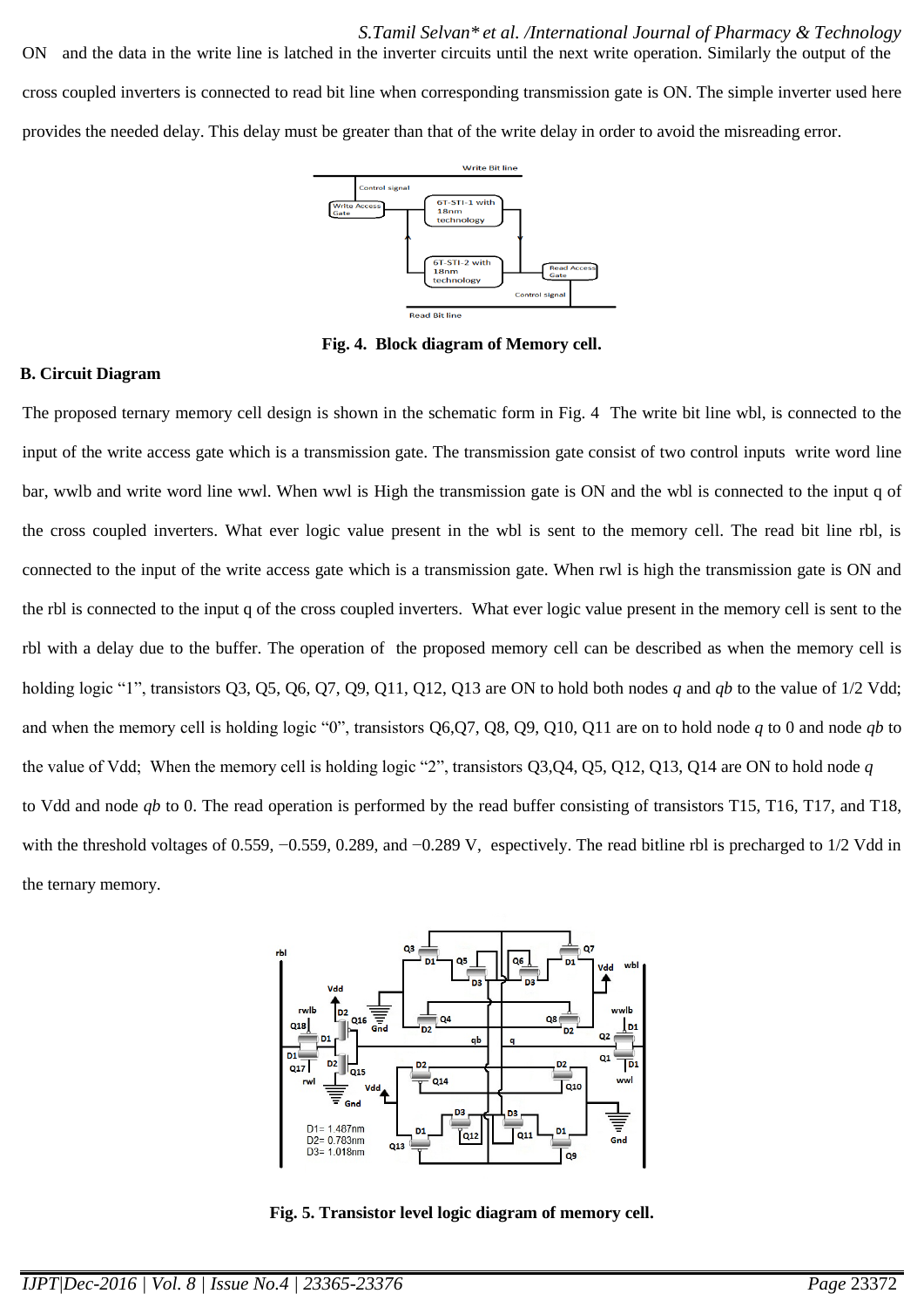## **V. Evaluation**

HSPICE simulation software is used write and read operation. The write transmission gate Q1 and Q2 allows the correct data from data in to wbl to be written into the memory cell *q* and *qb*. The read operation of the proposed ternary cell is performed as follows: rbl is pre-charged to 1/2 Vdd prior to the read operation and the read transmission gates Q17 and Q18 are accessed to read the correct data from the memory cell.

The read operation of the proposed ternary memory cell has been simulated which operates as the ternary memory cell is storing a logic "2"; then, the read bit line rbl is charged to logic "2" when the read word lines rwl and rwlb are accessed. The ternary memory cell is storing a logic "0"; the read bit line rbl is discharged to logic "0" when the read word lines rwl and rwlb are accessed.



## **Fig.6. Write operation of Memory Cell.**

The ternary memory cell is storing logic "1"; rbl remains at logic "1". A ternary STI is then connected to the read bit line rbl to sense the voltage at rbl. The average power consumption is measured using HSPICE for the proposed memory cell design. The power consumption is reduced due to usage of ternary logic with CNTFET. Compared to the high-leakage nano-CMOS device, a CNTFET has a significantly smaller OFF current; so, the power consumed when the transistor is OFF is greatly reduced in CNTFET designs. The CNTFET has a significantly higher ON–OFF current ratio compared to the MOSFET in the deep submicrometer range. The propagation delay is also reduced when compared to MOSFET circuits. For MOSFET CMOS circuits the minimum distance between pull up and pull down network must be  $10 \lambda$  but with CNTFET CMOS circuit the same must be 3λ so the area can be reduced though the no. of transistors increases.[21] Table 3 shows the power consumption and propagation delay of various Memory cells.

| GaphO                                                                                                                                                           | $\omega$ |
|-----------------------------------------------------------------------------------------------------------------------------------------------------------------|----------|
| $2.0 -$<br>п<br>lε<br>$\circ$<br>$-11$                                                                                                                          |          |
| 15.<br>п<br>$\epsilon$<br>0s<br>00                                                                                                                              |          |
| 1.0<br>$0.75$<br>$0.5$<br>$0.25$<br>$\epsilon$<br>$\circ$                                                                                                       | M        |
| $\frac{1.0}{0.78}$<br>$\epsilon$<br>025<br>$\alpha$                                                                                                             |          |
| 2.0 <sub>1</sub><br>H.<br>$\epsilon$<br>0.0<br>$-1.0$                                                                                                           |          |
| 100m<br>0.0<br>20n<br>120n<br><b>160m</b><br>2004<br>220n<br>240n<br>280 n<br>300n<br>60m<br>80n<br>140n<br>180n<br>260n<br>320n<br>340n<br>40n<br>350n<br>1(3) | 380n     |

**Fig.6. Read operation of Memory Cell.**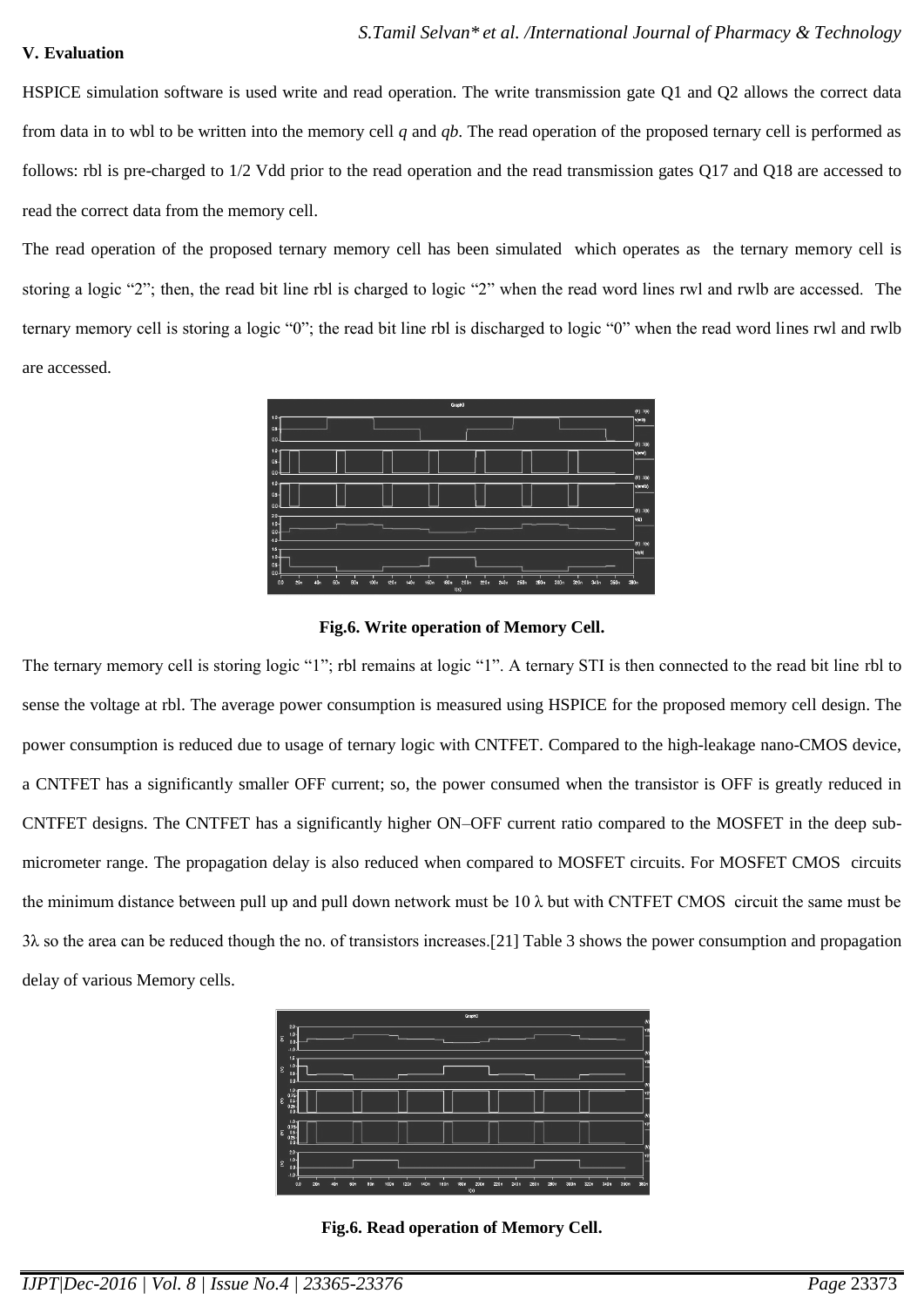| <b>PARAMETERS</b>  | <b>CNTFET</b>      | <b>CNTFET</b> | <b>CNTFET</b> | <b>OSFET</b> |
|--------------------|--------------------|---------------|---------------|--------------|
|                    | 18 <sub>nm</sub>   | 32nm          | <b>180nm</b>  | <b>180nm</b> |
| <b>POWER</b>       | $7.24 \mu W$       | $13.5 \mu W$  | $142 \mu W$   | $243 \mu W$  |
| <b>PROPAGATION</b> | 9.08 <sub>ns</sub> | 9.63ns        | 9.93ns        | $40.1$ ns    |
| <b>DELAY</b>       |                    |               |               |              |

## **VI. Conclusion**

The 3VL 6T STI is designed with 18 nm technology and their parameters are analyzed. One bit memory cell is designed using 6T STI and parameters are compared with 180nm CMOS SRAM, 180nm CNTFET memory. It is found that the power consumed by 32nm CNTFET 3VL memory is 13.5µW, which is much less than that of SRAM and other memory cell. The power consumed by the memory cell designed with 18nm CNTFET technology is found to be 7.24 µW. All together the memory cell with 18nm CNTFET is considered as the most power efficient technology among the others. Thus as the channel length reduces the power consumption is also reduced. The future work consists of designing the memory with 10nm CNTFET technology. The buffer used in the Fig5. was binary in nature it is replaced by ternary buffer which will further reduce the power. Even though the area is increased, the power reduction will compensate the area. An 8x8 bit memory array is designed with this 10nm CNTFET technology. Cross bar memories with 10nm CNTFET has interesting applications.

#### **References**

- 1. P. L. McEuen, M. S. Fuhrer, and H. Park : 'Single Walled Carbon Nanotube Electronics', Nanotechnology, IEEE Transactions on., 2002, 1, (1), pp. 78-85.
- 2. M. Mukaidono, "Regular ternary logic functions ternary logic functions suitable for treating ambiguity," IEEE Trans. Comput., vol. C-35, no. 2, pp. 179–183, Feb. 1986.
- 3. K.Nepal: 'Dynamic circuits for Ternary computation in Carbon Nanotube based Field Effect Transistors'*, NEWCAS Conference (NEWCAS), 2010 8th IEEE International,* June 2010: pp. 53-56
- 4. J. Appenzeller, "Carbon nanotubes for high-performance electronics-progress and prospect," *Proc. IEEE*, vol. 96, no. 2, pp.201–211, Feb.2008.
- 5. H. Hashempour and F. Lombardi, "Device model for ballistic CNFETs using the first conducting band," *IEEE Des. Test Comput.,* vol. 25, no. 2, pp. 178–186, Mar./Apr. 2008.
- 6. Y. Lin, J. Appenzeller, J. Knoch, and P. Avouris, "High-performance carbon nanotube field-effect transistor with tunable polarities," *IEEE Trans. Nanotechnol*, vol. 4, no. 5, pp. 481–489, Sep. 2005.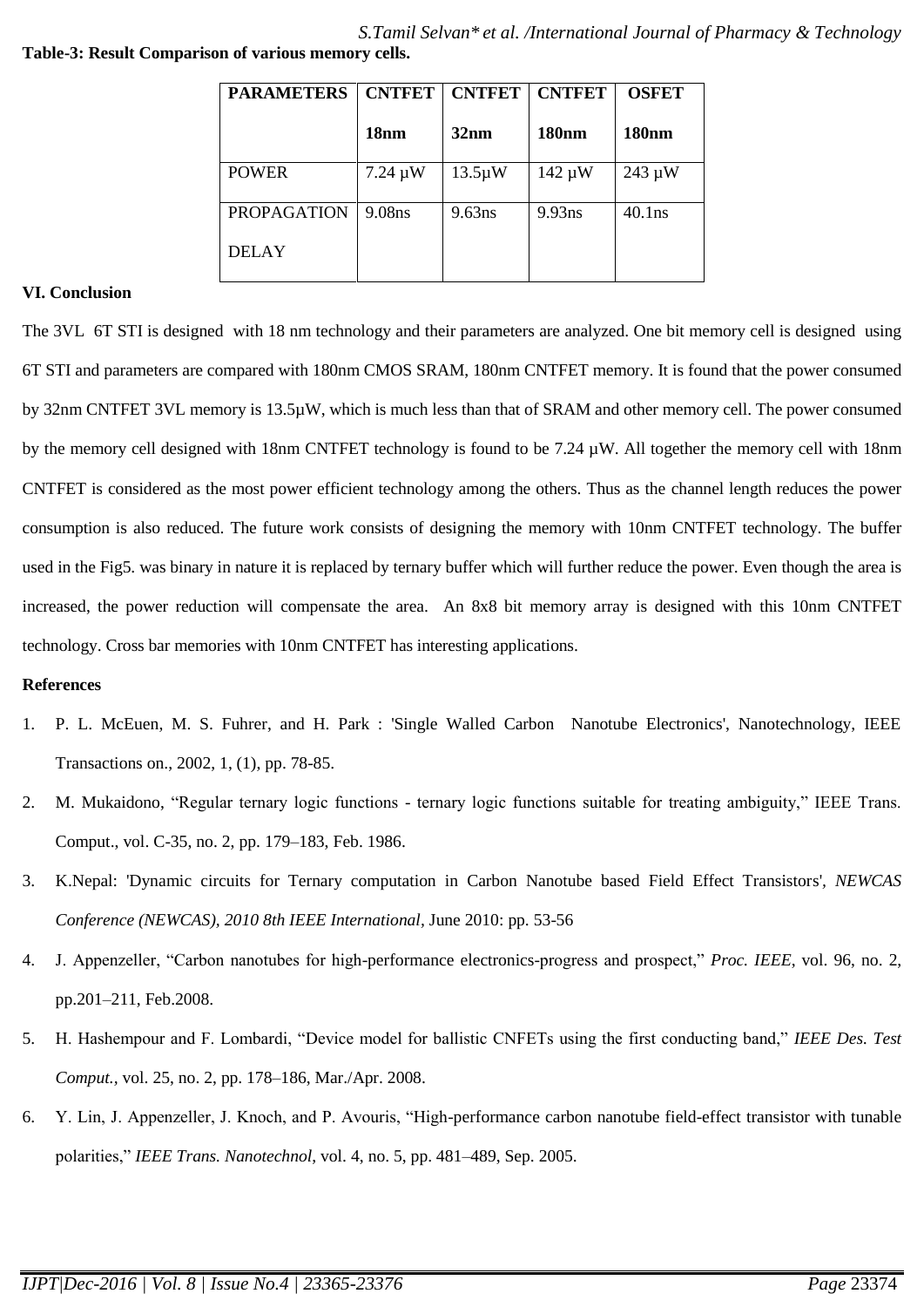- *S.Tamil Selvan\* et al. /International Journal of Pharmacy & Technology* 7. S. Lin, Y. B. Kim, and F. Lombardi, "The CNTFET-based design of ternarylogic gates and arithmetic circuits," IEEE *Trans. Nanotechnol.*, vol. 10,no. 2, pp. 217–225, Mar. 2011.
- 8. Raychowdhury A., Roy K.: ‗Carbon-nanotube-based Voltage mode multiple-valued logic design'*, IEEE Trans. Nanotechnol*., 2005, 4, pp. 168–179.
- 9. Stanford University CNFET Model website [Online]. Available:http://nano.stanford.edu/model.php?id=23., 2008
- 10. J. Deng and H.-S. P. Wong, "A Compact SPICE model for carbon-nanotube field-effect transistors including non idealities and its application—Part I: Model of the intrinsic channel region," IEEE Trans. Electron. Devices, vol. 54, no. 12, pp. 3186–3194, Dec. 2007.
- 11. J. Deng and H.-S. P. Wong, "A Compact SPICE model for carbon-nanotube field-effect transistors including non idealities and its application—Part II: Full device model and circuit performance benchmarking," *IEEE Trans.Electron Device*, vol. 54, no. 12, pp. 3195–3205, Dec. 2007.
- 12. Lucasiewicz, Jan O Logice Tr´ojwarkoscioewj English translation: On three-valuedlogic, in L. Borkowski (ed.), Selected works by Jan Lukasiewicz, North-Holland, Amsterdam, 1970, pp. 87-88
- 13. M. Kameyama, S. Kawahito, and T. Higuchi: 'A multiplier chip with multiple-valued bidirectional current-mode logic circuits', Computer., 1988, 21, (4), pp. 43–56.
- 14. P. Keshavarzian, and K. Navi: 'Universal ternary logic circuit design through carbon nanotube technology', International Journal of Nanotechnology., 2009, 6, (10), pp. 942-953.
- 15. Wu X., Prosser F.P.: ‗CMOS ternary logic circuits', IEE Proc. G., Electron. Circuits Syst., 1990, 137, pp. 21–27
- 16. Wu X., Deng X.: ‗Design of ternary current-mode CMOS circuits based on switch-signal theory', J. Electron., 1993, 10, pp. 193–202
- 17. T. Rueckes, K. Kim, E. Joselevich, G. Y. Tseng, C. Cheung, and C. M. Lieber: 'Carbon nanotube based nonvolatile random access memory for molecular computer', Science., 2000, 289, pp. 94–97
- 18. Y. Li, W. Kim, Y Zhang, M Rolandi, and D. Wang, "Growth of singlewalled carbon nanotubes from discrete catalytic nanoparticles of various sizes," J. Phys. Chem., vol. 105, pp. 11424–11431, 2001.
- 19. Y. Ohno, S. Kishimoto, T. Mizutani, T. Okazaki, and H. Shinohara, "Chirality assignment of individual single-walled carbon nanotubes in carbon nanotube field-effect transistors bymicro-photocurrent spectroscopy," Appl. Phys. Lett., vol. 84, no. 8, pp. 1368–1370, Feb. 2004.
- 20. A. Lin, N. Patil, K. Ryu, A. Badmaev, L. G. De Arco, C. Zhou, S. Mitra, and H.-S. P. Wong, "Threshold voltage and on–off ratio tuning for multiple tube carbon nanotube FETs," IEEE Trans. Nanotechnol., vol. 8, no. 1,pp. 4–9, Jan. 2009.
- 21. Sheng Lin, Yong-Bin Kim and Fabrizio Lombardi, "Design of a Ternary Memory Cell Using CNTFETs" IEEE *Transactions On Nanotechnology,* vol. 11, no. 5,pp.1019-1025 Sept 2012.